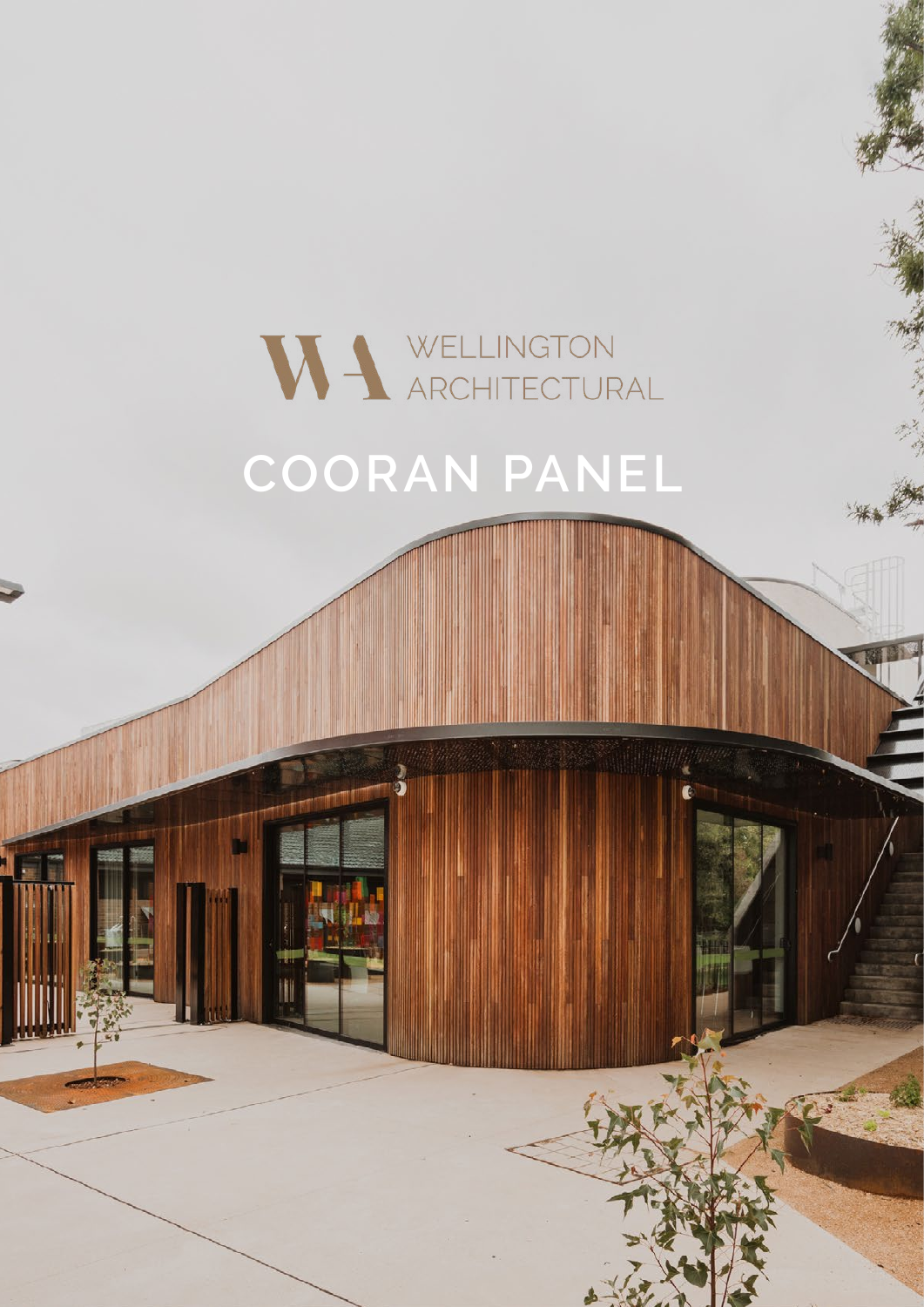

## COORAN PANEL

Wellington Architectural's Cooran Panel is a decorative timber lining board. Named after the Aboriginal word meaning tall trees, this panel was first used on a new aboriginal community health facility. The repetition of the design and natural timber finish will create a feature of any wall.

Panel Features:

- PEFC and FSC Certified timber
- Easy to install
- Custom lengths (to reduce waste)
- Internal or external use (depending on timber species and finish)

The Cooran Panel features a hidden tongue and groove system which provide a seamless finish with fast installation and reduced waste.





Please contact us if you have any questions or would like a quote for your next project.

P; 02 6280 8496 E: info@wellingtonarchitectural.com www.wellingtonarchitectural.com

## **Product Details**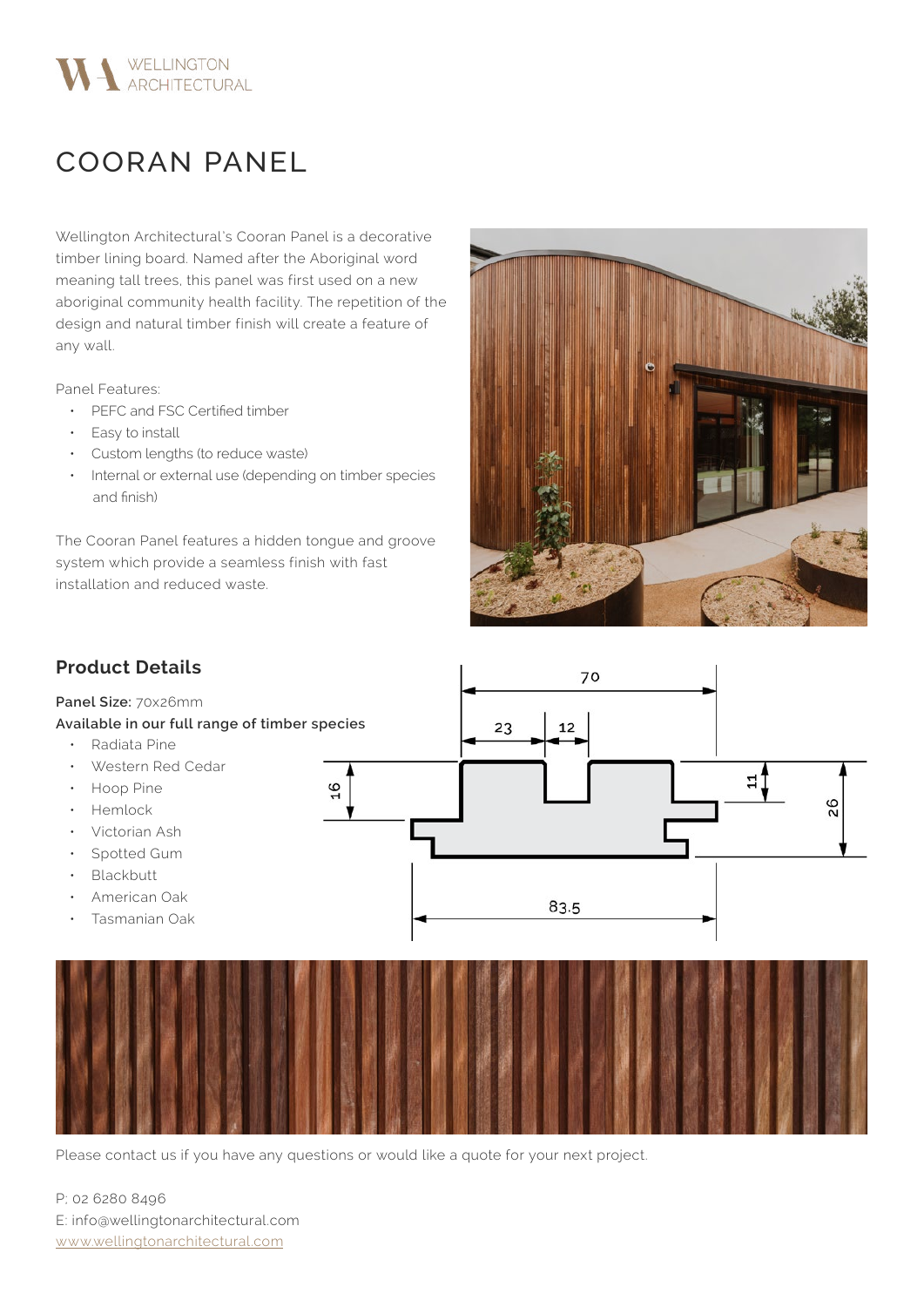

## TIMBER SPECIES GUIDE

Wellington Architectural timber species guide is aimed to assist architects, builders and contractors to determine the right timber to suit your project.

|        |                                                                                                 | Seasoned<br>Density   | Shrinkage | Hardwood or<br>Softwood | Durability<br>Above Ground         | Application                          |
|--------|-------------------------------------------------------------------------------------------------|-----------------------|-----------|-------------------------|------------------------------------|--------------------------------------|
| ₩      | Radiata Pine<br>Pinus radiata<br>White to Pale Yellow                                           | 550kg/m <sup>3</sup>  | Medium    | Softwood                | Low<br>(0-7 years)                 | Interior<br>Exterior<br>(if treated) |
|        | Western Red Cedar<br>Thuja plicata<br>Pale Brown to Pink Brown<br>Late wood darker              | 350kg/m <sup>3</sup>  | Very Low  | Softwood                | Reasonably High<br>(15-40 years)   | Interior<br>Exterior                 |
|        | Hoop Pine<br>Araucaria cunninghamii<br>Pale cream to light yellow                               | 550kg/m <sup>3</sup>  | Low       | Softwood                | Low<br>$(0-7 \text{ years})$       | Interior<br>Exterior<br>(if treated) |
|        | Hemlock<br>Tsuga heterophylla<br>Pale cream                                                     | 500kg/m <sup>3</sup>  | Medium    | Softwood                | Low<br>$(0-7 \text{ years})$       | Interior                             |
|        | Victorian Ash<br>Eucalyptus regnans<br>Pale pink to yellowish<br>brown                          | 660kg/m <sup>3</sup>  | Very High | Hardwood                | Moderate<br>$(7-15 \text{ years})$ | Interior                             |
|        | Spotted Gum<br>Corymbia maculata<br>Light brown to deep<br>red-brown hues                       | 1100kg/m <sup>3</sup> | Medium    | Hardwood                | High<br>(+40 years)                | Interior<br>Exterior                 |
|        | <b>Blackbutt</b><br>Eucalyptus pilularis<br>Golden yellow to pale<br>brown occasional pink hues | 900kg/m <sup>3</sup>  | High      | Hardwood                | High<br>(+40 years)                | Interior<br>Exterior                 |
| \$\$\$ | American Oak<br>Quercus alba<br>Light to dark brown                                             | 750kg/m <sup>3</sup>  | Very High | Hardwood                | Moderate<br>(7-15 years)           | Interior                             |

\*All timber species above have a Fire Properties Group Number of 3 (slightly combustible)